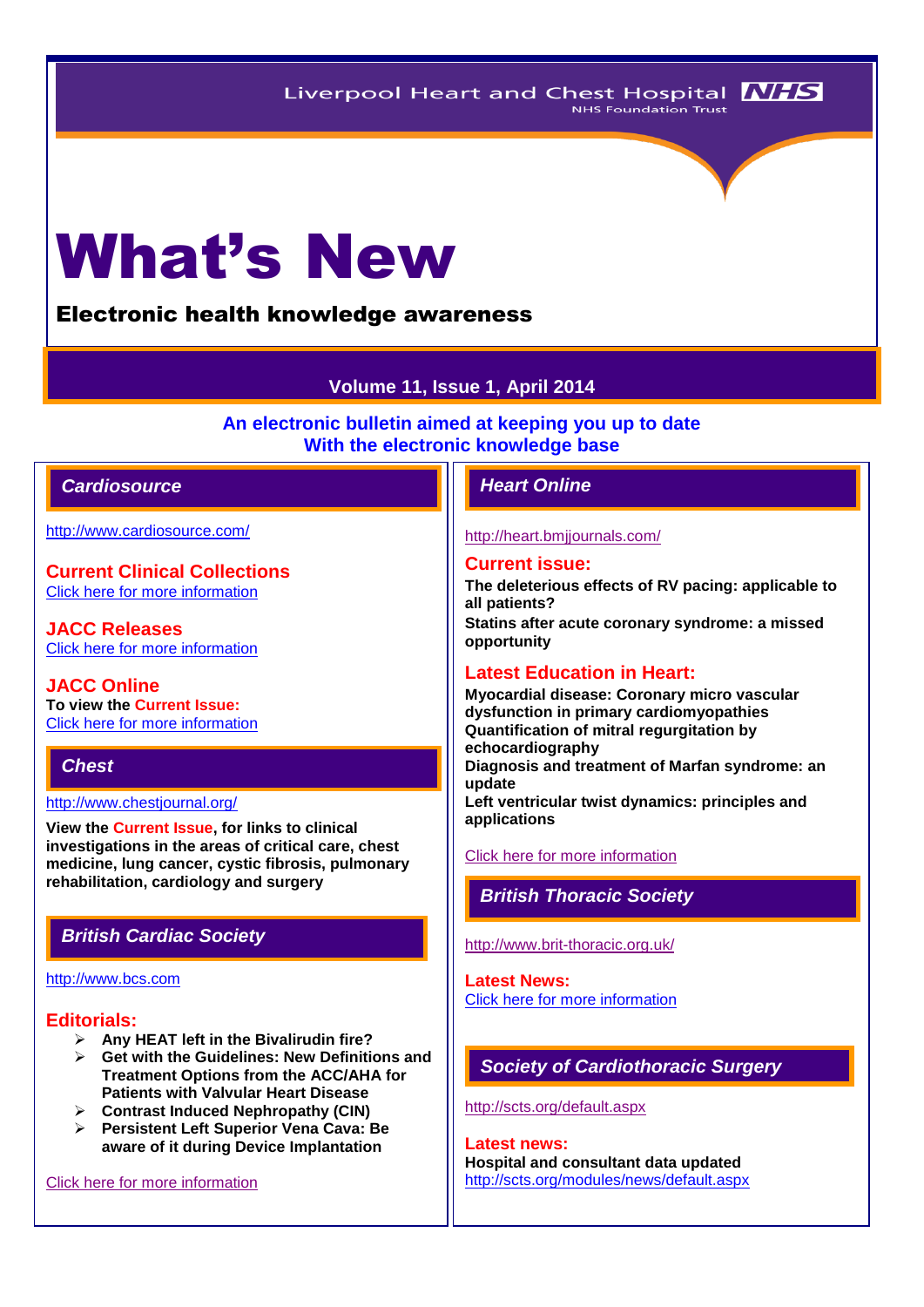# **Volume 11, Issue 1, April 2014**

# *Theheart.org*

#### [www.theheart.org](http://www.theheart.org/)

**Theheart.org** provides information on caring for people with disorders of the heart and circulation, and on preventing such disorders.

**Heart wire news for cardiology and other specialities** [Click here for more information](http://www.medscape.com/cardiology)

*(Please speak to Maureen Horrigan to obtain password)*

# *European Society of Cardiology*

<http://www.escardio.org/>

## **News and Press:**

 **Eplerenone reduces primary endpoint in acute myocardial infarction patients** 

# **E-Journal of Cardiology Practice:**

- **Acute Pericarditis**
- **The subcutaneous defibrillator: who stands to benefit**
- **A new approach in diagnosing and managing stable angina, introduced**
- **Appropriate use of non-invasive testing for diagnosis of stable coronary artery disease**
- **A proposed technique for right ventricular septal pacing**

#### [Click here for more information](http://www.escardio.org/communities/councils/ccp/e-journal/volume12/Pages/welcome.aspx)

# **ESC Clinical Practice Guidelines**

**Access the full list of guidelines**  [Click here for more information](http://www.escardio.org/guidelines-surveys/esc-guidelines/Pages/GuidelinesList.aspx)

# *Institute for Healthcare Improvement*

#### [www.ihi.org](http://www.ihi.org/)

**IHI News section includes media coverage about the Institute for Healthcare Improvement, and press releases issued by IHI.**

#### **[IHI news link](http://www.ihi.org/about/news/Pages/default.aspx)**

**End-of-Life Care: Doing the Right Thing for Patients Partnering with Patients for Safety** This [week at IHI News letter](http://www.ihi.org/Documents/ThisWeekatIHI.htm) 

# *Royal College of Nursing*

[http://www.rcn.org.uk](http://www.rcn.org.uk/)

### **This is Nursing:**

- **Nurses are doing it for themselves: Nurse-led service innovation**
- **Paper is broken - Innovation in health care IT**IT
	- [Click here for more information](http://thisisnursing.rcn.org.uk/members/)

## **Nursing headlines**

[Click here for news from around the UK](http://www.rcn.org.uk/newsevents/news)

**Clinical Governance e-bulletin** [Click here for clinical governance updates](http://www.rcn.org.uk/development/practice/clinical_governance/quality_and_safety_e-bulletin/e-bulletin_archive)

*National Institute for Health Research* 

[http://www.nihr.ac.uk](http://www.nihr.ac.uk/)

**NIHR latest news** [Click here for more information](http://www.nihr.ac.uk/news/Pages/default.aspx)

*NHS England*

[http://www.england.nhs.uk](http://www.england.nhs.uk/)

#### **NHS News**

**Dementia friends campaign can make a real difference**

[Latest News](http://www.england.nhs.uk/2014/02/)

# *BMJ*

#### [BMJ evidence-centre](http://group.bmj.com/products/evidence-centre/evidence-updates)

**BMJ Evidence Updates** alert you of important new research about the diagnosis, treatment, prognosis, aetiology and economics of medical conditions

[Click here to register](http://plus.mcmaster.ca/EvidenceUpdates/Registration.aspx)

# *Department of Health*

[https://www.gov.uk/government/organisations/departmen](https://www.gov.uk/government/organisations/department-of-health) [t-of-health](https://www.gov.uk/government/organisations/department-of-health)

**News Helping people live well for longer [Click here for policy paper](https://www.gov.uk/government/publications/helping-people-live-well-for-longer)**